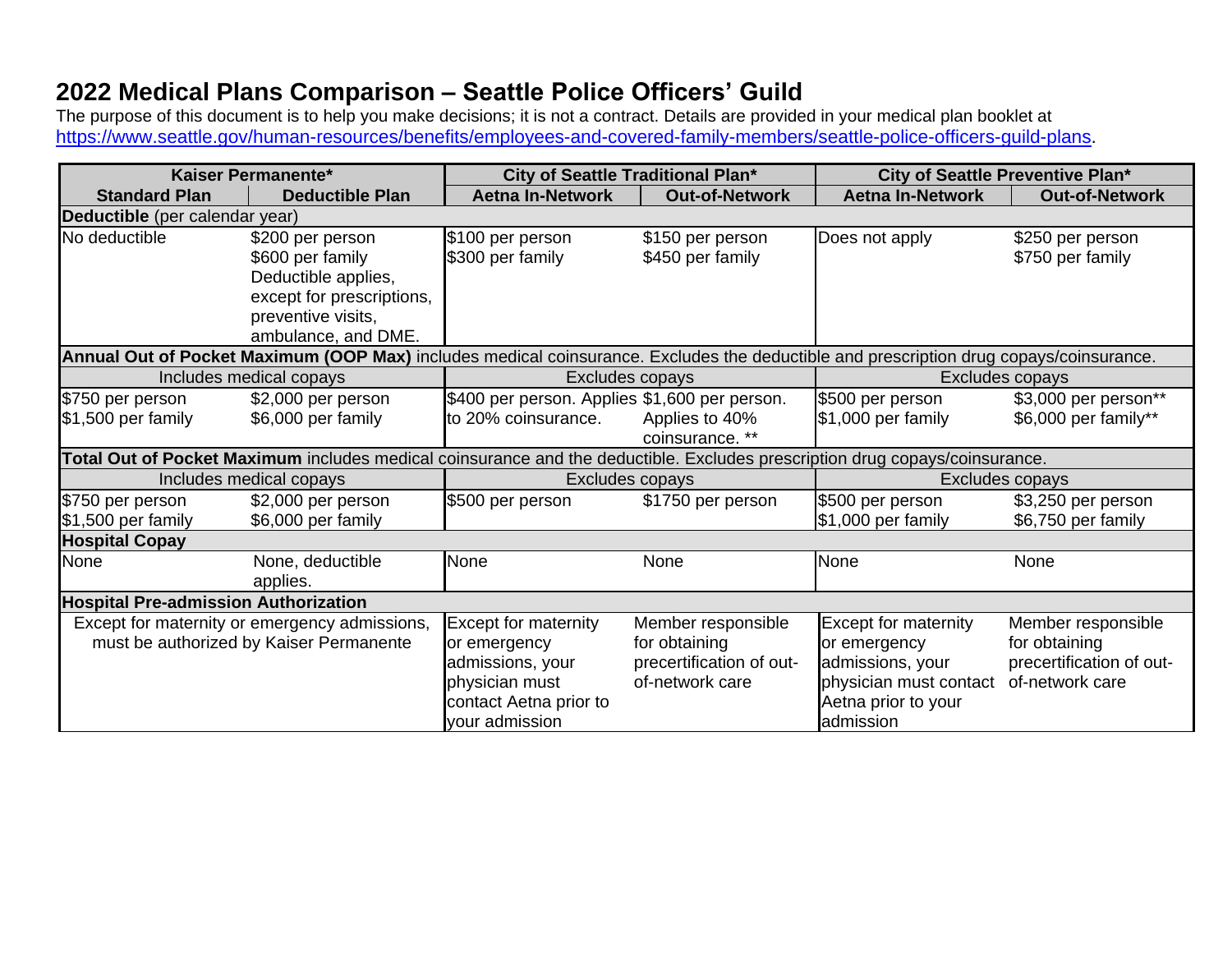| Kaiser Permanente*                                                                                                                                         |                                                                                                 | City of Seattle Traditional Plan*                                                                                   |                                                                                                                                                                                                     | City of Seattle Preventive Plan*                                                                         |                                                                                                                                                                                  |  |  |
|------------------------------------------------------------------------------------------------------------------------------------------------------------|-------------------------------------------------------------------------------------------------|---------------------------------------------------------------------------------------------------------------------|-----------------------------------------------------------------------------------------------------------------------------------------------------------------------------------------------------|----------------------------------------------------------------------------------------------------------|----------------------------------------------------------------------------------------------------------------------------------------------------------------------------------|--|--|
| <b>Standard Plan</b>                                                                                                                                       | <b>Deductible Plan</b>                                                                          | <b>Aetna In-Network</b>                                                                                             | <b>Out-of-Network</b>                                                                                                                                                                               | <b>Aetna In-Network</b>                                                                                  | <b>Out-of-Network</b>                                                                                                                                                            |  |  |
| <b>Choice of Providers</b>                                                                                                                                 |                                                                                                 |                                                                                                                     |                                                                                                                                                                                                     |                                                                                                          |                                                                                                                                                                                  |  |  |
| All care and services provided at Kaiser<br>Permanente Facilities or network providers<br>Members may self-refer to<br>most Kaiser Permanente specialists. |                                                                                                 | Aetna contracted<br>provider members. No<br>primary care physician<br>selection required. No<br>referrals required. | Any licensed, qualified Aetna contracted<br>provider of your<br>choice. Expenses<br>paid based on<br>recognized charges**<br>You pay the<br>difference between<br>recognized and billed<br>charges. | provider member. No<br>primary care physician<br>selection required.<br>No referrals required.           | Any licensed, qualified<br>provider of your<br>choice. Expenses paid<br>based on recognized<br>charges**. You pay the<br>difference between<br>recognized and billed<br>charges. |  |  |
| <b>COVERED EXPENSES</b>                                                                                                                                    |                                                                                                 |                                                                                                                     |                                                                                                                                                                                                     |                                                                                                          |                                                                                                                                                                                  |  |  |
| <b>Acupuncture</b>                                                                                                                                         |                                                                                                 |                                                                                                                     |                                                                                                                                                                                                     |                                                                                                          |                                                                                                                                                                                  |  |  |
| Paid at 100%. 8 visits<br>per condition per year<br>self-referred. Additional                                                                              | Paid at 100% after<br>$$20$ copay.<br>8 visits per condition per                                | Paid at 80% after<br>deductible                                                                                     | Paid at 60% after<br>deductible                                                                                                                                                                     | Paid at 100% after<br>\$5 copay                                                                          | Paid at 70% after<br>deductible                                                                                                                                                  |  |  |
| year self-referred.<br>visits when approved<br>Additional visits when<br>by plan.<br>approved by plan.<br>Deductible applies.                              |                                                                                                 | Maximum of 12 visits per calendar year<br>for in- and out-of-network combined                                       |                                                                                                                                                                                                     | All acupuncture services are subject to ongoing<br>review and approval by Aetna for<br>medical necessity |                                                                                                                                                                                  |  |  |
| <b>Alcohol/Drug Abuse Treatment</b>                                                                                                                        |                                                                                                 |                                                                                                                     |                                                                                                                                                                                                     |                                                                                                          |                                                                                                                                                                                  |  |  |
| Inpatient: paid at 100%<br>Outpatient: paid<br>at 100%                                                                                                     | Inpatient: Paid at 100%,<br>deductible applies<br>Outpatient: \$20 copay,<br>deductible applies | Paid at 80% after<br><b>deductible</b>                                                                              | Paid at 80% after<br>deductible                                                                                                                                                                     | Inpatient: Paid at 100%<br>Outpatient: Paid at 100%<br>after \$5 copay.                                  | Inpatient: Paid at 70%<br>after deductible<br><b>Outpatient: Paid at</b><br>70% after deductible                                                                                 |  |  |
| <b>Contraceptives</b>                                                                                                                                      |                                                                                                 |                                                                                                                     |                                                                                                                                                                                                     |                                                                                                          |                                                                                                                                                                                  |  |  |
| For contraceptive drugs and devices,<br>see Prescription Drug benefit                                                                                      |                                                                                                 | Paid at 80% after<br>deductible<br>See Prescription Drug benefit                                                    | Paid at 60% after<br>deductible                                                                                                                                                                     | Paid at 100% after<br>copay<br>See Prescription Drug benefit                                             | Paid at 70% after copay                                                                                                                                                          |  |  |
| <b>Durable Medical Equipment (DME)</b>                                                                                                                     |                                                                                                 |                                                                                                                     |                                                                                                                                                                                                     |                                                                                                          |                                                                                                                                                                                  |  |  |
| Paid at 80%<br>Paid at 80%                                                                                                                                 |                                                                                                 | Paid at 80% after deductible                                                                                        |                                                                                                                                                                                                     | Paid at 100%                                                                                             | Paid at 70% after<br>deductible                                                                                                                                                  |  |  |
| <b>Emergency Medical Care</b>                                                                                                                              |                                                                                                 |                                                                                                                     |                                                                                                                                                                                                     |                                                                                                          |                                                                                                                                                                                  |  |  |
| > Urgent Care Clinic                                                                                                                                       |                                                                                                 |                                                                                                                     |                                                                                                                                                                                                     |                                                                                                          |                                                                                                                                                                                  |  |  |
| Paid at 100%                                                                                                                                               | Paid at 100% after \$20<br>copay, deductible<br>applies.                                        | Paid at 100% after<br>\$35 copay                                                                                    | Paid at 60% after<br>deductible                                                                                                                                                                     | Paid at 100% after<br>\$35 copay                                                                         | Paid at 70% after<br>deductible                                                                                                                                                  |  |  |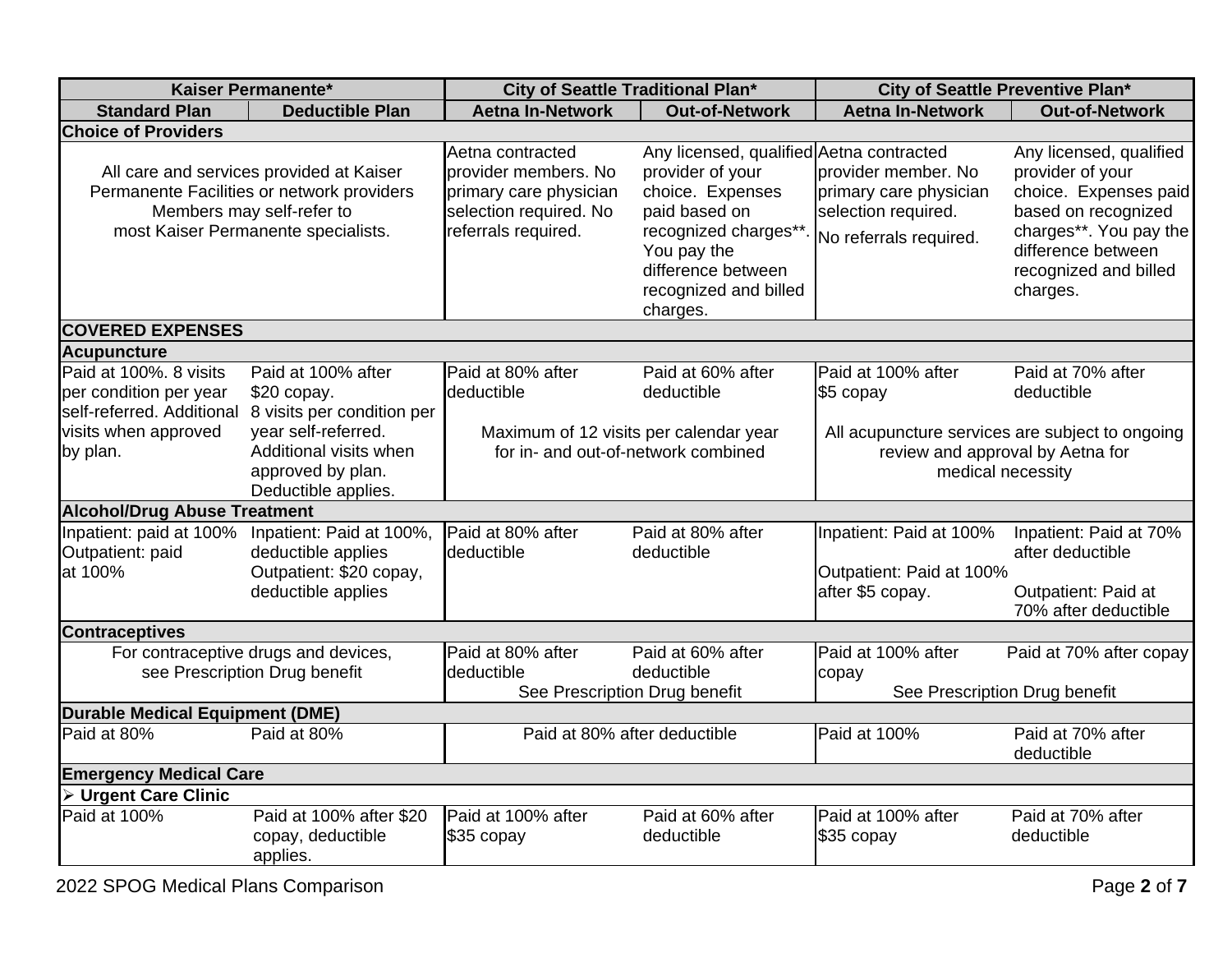| Kaiser Permanente*                      |                                                    | City of Seattle Traditional Plan*                              |                     | City of Seattle Preventive Plan*                                                        |                                                  |
|-----------------------------------------|----------------------------------------------------|----------------------------------------------------------------|---------------------|-----------------------------------------------------------------------------------------|--------------------------------------------------|
| <b>Standard Plan</b>                    | <b>Deductible Plan</b>                             | <b>Aetna In-Network</b><br><b>Out-of-Network</b>               |                     | <b>Aetna In-Network</b>                                                                 | <b>Out-of-Network</b>                            |
|                                         | <b>Emergency Room (copays waived if admitted)</b>  |                                                                |                     |                                                                                         |                                                  |
| Kaiser Permanente                       | Kaiser Permanente                                  | Paid at 80% after                                              | Paid at 80% after   | Paid at 100% after                                                                      | Paid at 100% after \$50                          |
| facility: Paid at 100%                  | facility: Paid at 100%                             | deductible                                                     | deductible          | \$50 copay                                                                              | copay. Non-emergency                             |
|                                         | after \$25 copay (waived after \$75 copay (waived  |                                                                | Non-emergency, paid |                                                                                         | paid 70% after \$50                              |
| if admitted).                           | if admitted).                                      |                                                                | at 60% after        |                                                                                         | co-pay.                                          |
|                                         | Non-Kaiser Permanente Non-Kaiser Permanente        |                                                                | deductible          |                                                                                         |                                                  |
| facility: Paid at 100%                  | facility: Paid at 100%                             |                                                                |                     |                                                                                         |                                                  |
|                                         | after \$75 copay (waived after \$125 copay (waived |                                                                |                     |                                                                                         |                                                  |
| if admitted.)                           | if admitted.). Deductible                          |                                                                |                     |                                                                                         |                                                  |
|                                         | applies.                                           |                                                                |                     |                                                                                         |                                                  |
| <b>Ambulance</b>                        |                                                    |                                                                |                     |                                                                                         |                                                  |
| Paid at 80%.                            | Paid at 80%.                                       | Paid at 80% when medically necessary after                     |                     | Paid at 100% when medically necessary.                                                  |                                                  |
| Kaiser Permanente-                      | Kaiser Permanente-                                 | deductible.                                                    |                     | Non-emergency transport must be approved in                                             |                                                  |
| initiated, non-                         | initiated, non-emergency                           | Non-emergency transport must be approved in                    |                     | advance by Aetna.                                                                       |                                                  |
| emergency transfers                     | transfers are paid at                              | advance by Aetna.                                              |                     |                                                                                         |                                                  |
| are paid at 100%                        | 100%                                               |                                                                |                     |                                                                                         |                                                  |
| Hearing Aids (per ear, every 36 months) |                                                    |                                                                |                     |                                                                                         |                                                  |
| Up to \$1,000                           | Up to \$1,000                                      | Up to \$1,000                                                  | Up to \$1,000       | Up to \$1,000                                                                           | Up to \$1,000                                    |
|                                         |                                                    | In-network coinsurance applies whether                         |                     | In-network coinsurance applies whether                                                  |                                                  |
|                                         |                                                    | purchased in- or out-of-network. Deductible<br>does not apply. |                     |                                                                                         | purchased in- or out-of-network. Deductible does |
| <b>Home Health Care</b>                 |                                                    |                                                                |                     | not apply.                                                                              |                                                  |
| Paid at 100% when                       | Paid at 100% when                                  | Paid at 90% after deductible                                   |                     | Paid at 100%                                                                            | Paid at 70% after                                |
| authorized.                             | authorized.                                        | Maximum benefit of 130 visits per calendar year                |                     |                                                                                         | deductible                                       |
| No visit limit                          | No visit limit                                     | for in- and out-of-network combined.                           |                     |                                                                                         |                                                  |
|                                         |                                                    |                                                                |                     | Maximum benefit of 130 visits per calendar year<br>for in- and out-of-network combined. |                                                  |
| <b>Hospital Inpatient</b>               |                                                    |                                                                |                     |                                                                                         |                                                  |
| Covered in full.                        | Paid at 100%,                                      | Paid at 80% after                                              | Paid at 60% after   | Paid at 100%                                                                            | Paid at 70% after                                |
|                                         | deductible applies                                 | deductible                                                     | deductible          |                                                                                         | deductible                                       |
| <b>Hospital Outpatient</b>              |                                                    |                                                                |                     |                                                                                         |                                                  |
| Covered in full                         | Paid at 100% after \$20                            | Paid at 80%                                                    | Paid at 60%         | Paid at 100%                                                                            | Paid at 70% after                                |
|                                         | copay, deductible                                  | after deductible                                               | after deductible    |                                                                                         | deductible                                       |
|                                         | applies                                            |                                                                |                     |                                                                                         |                                                  |
| <b>Hospice</b>                          |                                                    |                                                                |                     |                                                                                         |                                                  |
| Paid at 100% when                       | Paid at 100% when                                  | Paid at 90% after deductible                                   |                     | Paid at 100%                                                                            | Paid at 70% after                                |
| authorized                              | authorized                                         |                                                                |                     |                                                                                         | deductible                                       |
|                                         |                                                    |                                                                |                     |                                                                                         |                                                  |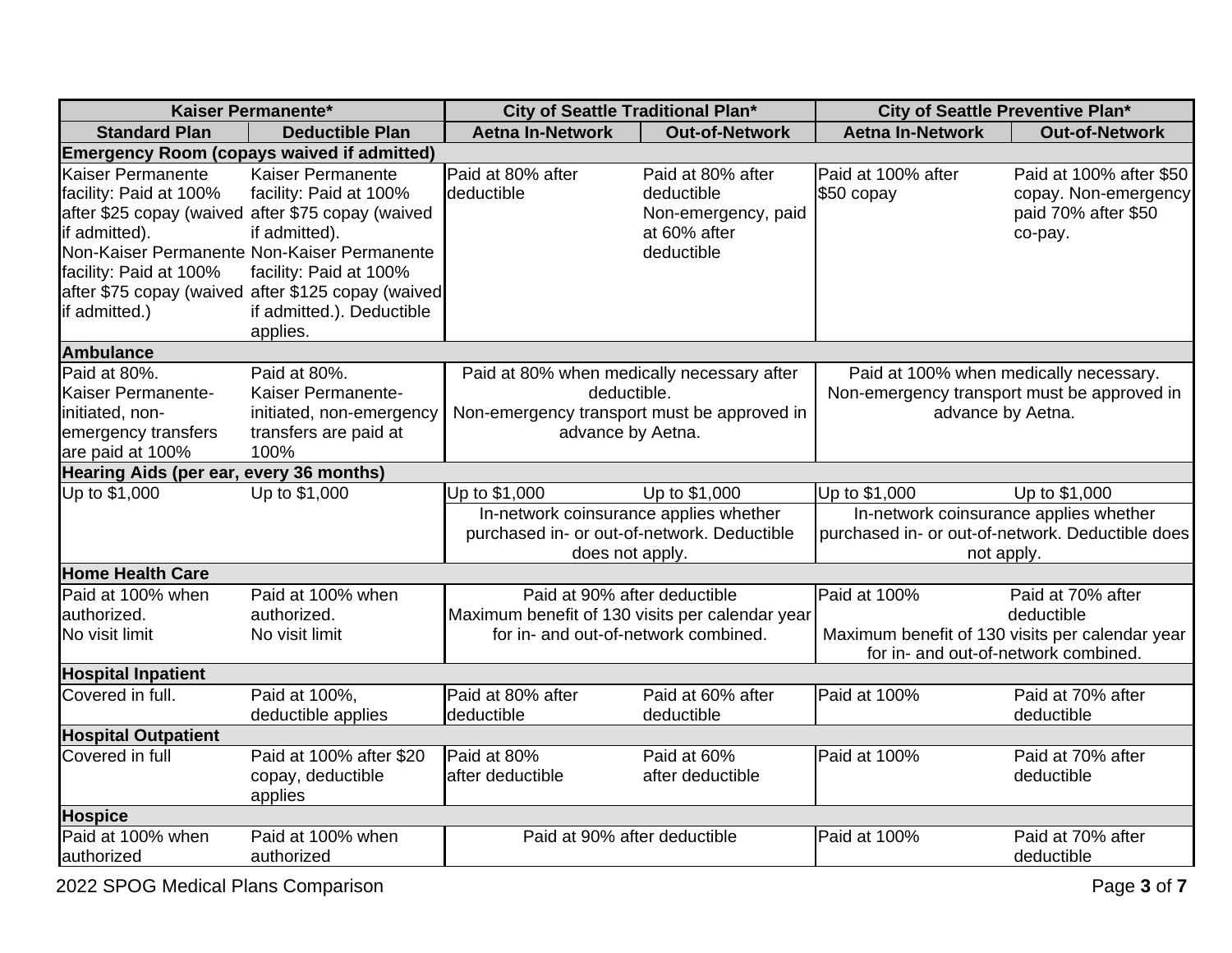| Kaiser Permanente*                              |                                               | City of Seattle Traditional Plan* |                       | City of Seattle Preventive Plan* |                       |  |  |
|-------------------------------------------------|-----------------------------------------------|-----------------------------------|-----------------------|----------------------------------|-----------------------|--|--|
| <b>Standard Plan</b>                            | <b>Deductible Plan</b>                        | <b>Aetna In-Network</b>           | <b>Out-of-Network</b> | <b>Aetna In-Network</b>          | <b>Out-of-Network</b> |  |  |
| Maternity Care (delivery & related hospital)    |                                               |                                   |                       |                                  |                       |  |  |
| Paid at 100%                                    | Paid at 100%,                                 | Paid at 80% after                 | Paid at 60% after     | Paid at 100%                     | Paid at 70% after     |  |  |
|                                                 | deductible applies.                           | deductible                        | deductible            |                                  | deductible            |  |  |
| <b>Maternity Care</b> (prenatal and postpartum) |                                               |                                   |                       |                                  |                       |  |  |
| Paid at 100%                                    | Paid at 100% after \$20                       | Paid at 80% after                 | Paid at 60% after     | Paid 100% after                  | Paid at 70% after     |  |  |
|                                                 | copay. deductible                             | deductible                        | deductible            | \$5 copay                        | deductible            |  |  |
|                                                 | applies. Routine care not                     |                                   |                       |                                  |                       |  |  |
|                                                 | subject to outpatient                         |                                   |                       |                                  |                       |  |  |
|                                                 | services copay                                |                                   |                       |                                  |                       |  |  |
| <b>Mental Health Care (inpatient)</b>           |                                               |                                   |                       |                                  |                       |  |  |
| Covered in full.                                | Covered in full.                              | Paid at 80% after                 | Paid at 60% after     | Paid at 100%                     | Paid at 70% after     |  |  |
|                                                 | deductible applies                            | deductible                        | deductible            |                                  | deductible            |  |  |
| <b>Mental Health Care (outpatient)</b>          |                                               |                                   |                       |                                  |                       |  |  |
| Paid at 100%                                    | Paid at 100% after \$20                       | Paid at 80% after                 | Paid at 60% after     | Paid at 100% after               | Paid at 70% after     |  |  |
|                                                 | copay, deductible<br>applies                  | deductible                        | deductible            | $$5$ copay                       | deductible            |  |  |
| <b>Physician Office Visit</b>                   |                                               |                                   |                       |                                  |                       |  |  |
| Paid at 100%                                    | Paid at 100% after \$20                       | Paid at 80% after                 | Paid at 60% after     | Paid at 100% after               | Paid at 70% after     |  |  |
|                                                 | copay, deductible                             | deductible                        | deductible            | \$5 copay                        | deductible            |  |  |
|                                                 | applies                                       |                                   |                       |                                  |                       |  |  |
| <b>Prescription Drugs (mail order)</b>          |                                               |                                   |                       |                                  |                       |  |  |
| Mailing service                                 | Mailing service available, For 90-day supply: |                                   | Not Covered           | For 90-day supply:               | Not Covered           |  |  |
| available, subject to a                         | Generic:                                      | Generic: \$10 copay               |                       | Generic: \$10 copay              |                       |  |  |
| \$9 copay per 90-day                            | \$30 copay per 90-day                         | Preferred Brand name:             |                       | Preferred Brand name:            |                       |  |  |
| supply.                                         | supply.                                       | \$20 copay                        |                       | \$20 copay                       |                       |  |  |
|                                                 | Brand: \$60 copay per                         | Non-preferred drugs:              |                       | Non-preferred drugs:             |                       |  |  |
| Contraceptive drugs<br>and devices are          | 60-day supply.                                | \$50 copay                        |                       | \$50 copay                       |                       |  |  |
| covered subject to the                          | Contraceptive drugs and                       |                                   |                       |                                  |                       |  |  |
| pharmacy copay                                  | devices are covered                           |                                   |                       |                                  |                       |  |  |
|                                                 | subject to the                                |                                   |                       |                                  |                       |  |  |
|                                                 | pharmacy copay                                |                                   |                       |                                  |                       |  |  |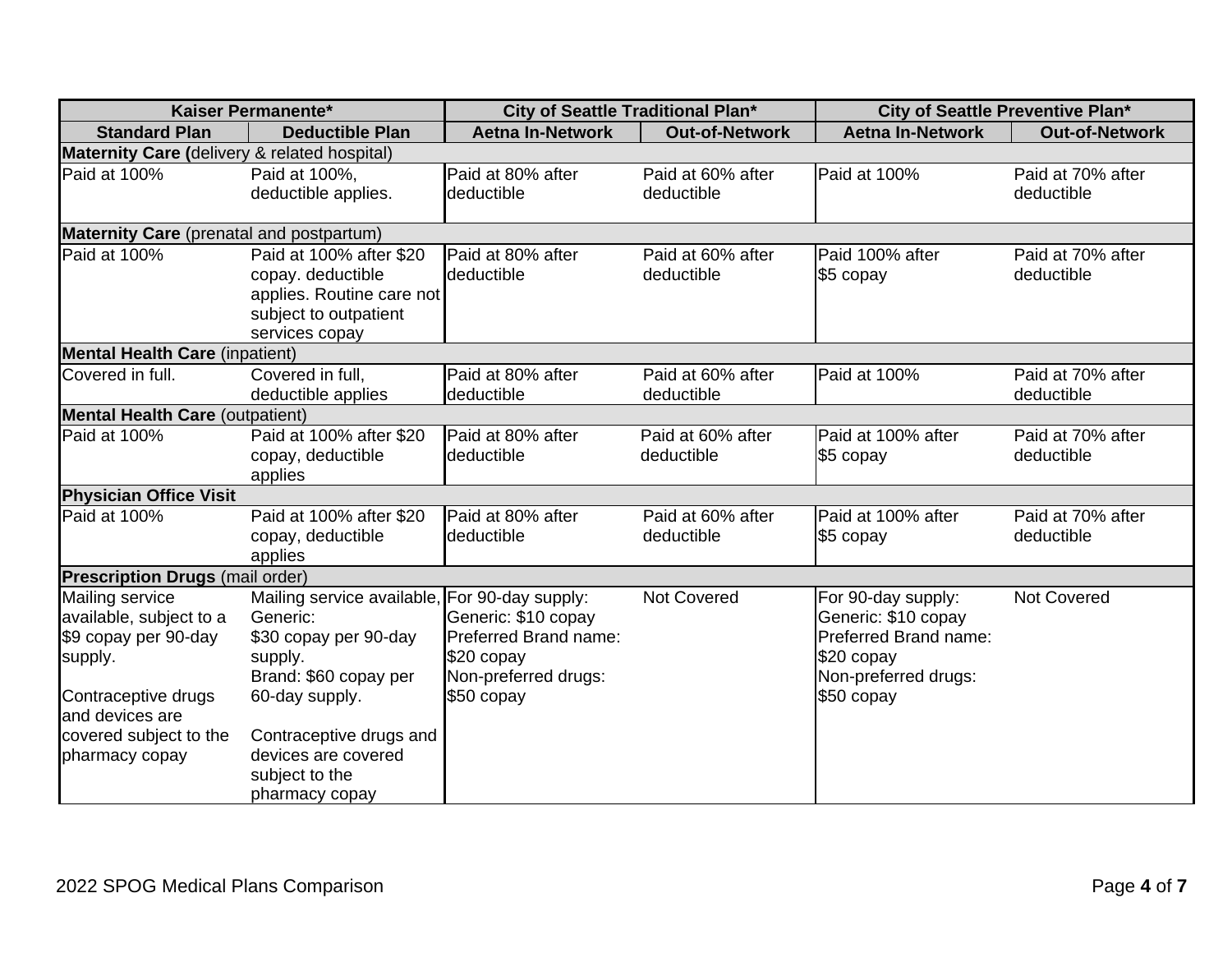| Kaiser Permanente*                                                                                                                                                                                                       |                                                                                                                                                                                                                                            | City of Seattle Traditional Plan*                                                                                                                                                                                                                                                                                                                                                                                            |                                                                                                 | City of Seattle Preventive Plan*                                                                                                                                                                                                                                                                                                                            |                                                                                                                           |
|--------------------------------------------------------------------------------------------------------------------------------------------------------------------------------------------------------------------------|--------------------------------------------------------------------------------------------------------------------------------------------------------------------------------------------------------------------------------------------|------------------------------------------------------------------------------------------------------------------------------------------------------------------------------------------------------------------------------------------------------------------------------------------------------------------------------------------------------------------------------------------------------------------------------|-------------------------------------------------------------------------------------------------|-------------------------------------------------------------------------------------------------------------------------------------------------------------------------------------------------------------------------------------------------------------------------------------------------------------------------------------------------------------|---------------------------------------------------------------------------------------------------------------------------|
| <b>Standard Plan</b>                                                                                                                                                                                                     | <b>Deductible Plan</b>                                                                                                                                                                                                                     | <b>Aetna In-Network</b>                                                                                                                                                                                                                                                                                                                                                                                                      | <b>Out-of-Network</b>                                                                           | <b>Aetna In-Network</b>                                                                                                                                                                                                                                                                                                                                     | <b>Out-of-Network</b>                                                                                                     |
| <b>Prescription Drugs (retail)</b>                                                                                                                                                                                       |                                                                                                                                                                                                                                            |                                                                                                                                                                                                                                                                                                                                                                                                                              |                                                                                                 |                                                                                                                                                                                                                                                                                                                                                             |                                                                                                                           |
| For a 30-day supply:<br>\$3 copay.<br>devices are covered<br>copay.                                                                                                                                                      | For a 30-day supply:<br>Generic: \$15 copay<br>Brand: \$30 copay<br>Contraceptive drugs and Contraceptive drugs and maintenance drugs<br>devices are covered<br>subject to the pharmacy subject to the pharmacy<br>copay.                  | For a 34-day supply:<br>Generic: \$5 copay<br>Some generic<br>dispensed as greater of<br>34-day supply or 100<br>units.<br>Preferred brand-name:<br>\$10 copay.<br>Non-preferred:<br>\$25 copay.<br>Many contraceptive<br>products are covered.<br><b>IUD and Depo Provera</b><br>are covered under the<br>medical plan benefits.<br>Pharmacy out-of-pocket<br>maximum of \$1,200 per<br>individual or \$3,600<br>per family | Not covered                                                                                     | For a 31-day supply:<br>Generic: \$5 copay<br><b>Preferred brand name:</b><br>\$10 copay.<br>Non-preferred drugs:<br>\$25 copay.<br>Many contraceptive<br>products are covered.<br><b>IUD and Depo Provera</b><br>are covered under the<br>medical plan benefit.<br>Pharmacy out-of-pocket<br>maximum of \$1,200 per<br>individual or \$3,600<br>per family | Not covered                                                                                                               |
| <b>Preventive Care</b>                                                                                                                                                                                                   |                                                                                                                                                                                                                                            |                                                                                                                                                                                                                                                                                                                                                                                                                              |                                                                                                 |                                                                                                                                                                                                                                                                                                                                                             |                                                                                                                           |
| Paid at 100%.<br>Covers adult physical<br>and well-child exams,<br>most immunizations,<br>digital rectal<br>exam/prostate-specific<br>antigen test, colorectal<br>cancer screening, pap<br>smear exam, and<br>mammogram. | Paid at 100% after \$20<br>copay. Covers adult<br>physical and well-child<br>exams, most<br>immunizations, digital<br>rectal exam/prostate-<br>specific antigen test,<br>colorectal cancer<br>screening, pap smear<br>exam, and mammogram. | Paid at 80% after<br>deductible<br>for mammograms.<br>Other preventive<br>services not covered.                                                                                                                                                                                                                                                                                                                              | Paid at 60% after<br>deductible<br>for mammograms.<br>Other preventive<br>services not covered. | Paid at 100%<br>for routine physical<br>exams, well child care,<br>immunizations,<br>well woman care<br>and mammograms.                                                                                                                                                                                                                                     | Paid at 70% after<br>deductible for<br>well woman care<br>and mammograms.<br>No other preventive<br>services are covered. |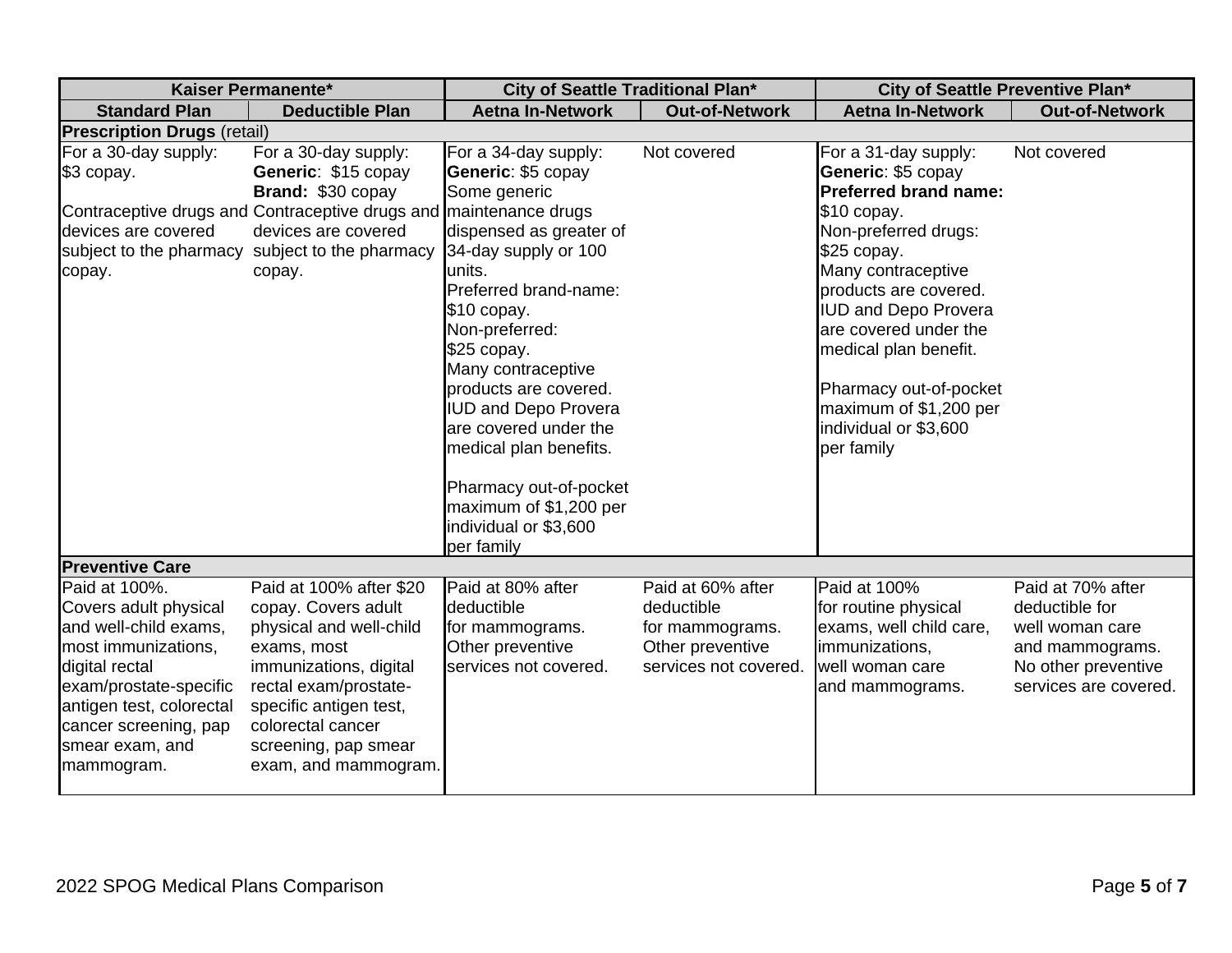| Kaiser Permanente*                            |                           | City of Seattle Traditional Plan*               |                                                                                        | City of Seattle Preventive Plan*                  |                                                |  |
|-----------------------------------------------|---------------------------|-------------------------------------------------|----------------------------------------------------------------------------------------|---------------------------------------------------|------------------------------------------------|--|
| <b>Standard Plan</b>                          | <b>Deductible Plan</b>    | <b>Aetna In-Network</b>                         | <b>Out-of-Network</b>                                                                  | <b>Aetna In-Network</b>                           | <b>Out-of-Network</b>                          |  |
| <b>Rehabilitation Services (inpatient)</b>    |                           |                                                 |                                                                                        |                                                   |                                                |  |
| Paid at 100%                                  | Paid at 100%              | Paid at 80% after                               | Paid at 60% after                                                                      | Paid at 100%                                      | Paid at 70%                                    |  |
|                                               | Deductible applies        | deductible                                      | deductible                                                                             |                                                   |                                                |  |
|                                               |                           |                                                 |                                                                                        |                                                   |                                                |  |
| Maximum of 60 days per Maximum of 60 days per |                           |                                                 |                                                                                        | Maximum 120 days per calendar year                |                                                |  |
| calendar year for                             | calendar year for         |                                                 |                                                                                        |                                                   | for skilled nursing and rehab services in- and |  |
| occupational, speech,                         | occupational, speech,     |                                                 |                                                                                        |                                                   | out-of-network combined                        |  |
| and physical therapy.                         | and physical therapy.     |                                                 |                                                                                        |                                                   |                                                |  |
| <b>Rehabilitation Services (outpatient)</b>   |                           |                                                 |                                                                                        |                                                   |                                                |  |
| Paid at 100%                                  | Paid at 100% after \$20   | Paid at 80% after                               | Paid at 60% after                                                                      | Paid at 100% after                                | Paid at 70% after                              |  |
|                                               | copay, deductible         | deductible                                      | deductible                                                                             | \$5 copay                                         | deductible                                     |  |
|                                               | applies                   |                                                 |                                                                                        |                                                   |                                                |  |
|                                               |                           |                                                 |                                                                                        |                                                   |                                                |  |
| Maximum of 60 visits                          | Maximum of 60 visits      | Coinsurance does not apply to the annual        |                                                                                        | Benefit includes physical/massage, speech,        |                                                |  |
| per calendar year for                         | per calendar year for     |                                                 | out-of-pocket maximum. Maximum calendar<br>occupational and cardiac/pulmonary therapy. |                                                   |                                                |  |
| occupational, speech,                         | occupational, speech,     | year benefit of 35 visits for physical/massage, |                                                                                        | Maximum of 20 visits for each of the above listed |                                                |  |
| and physical therapy                          | and physical therapy      | speech, occupational and cardiac/pulmonary      |                                                                                        |                                                   | benefits per calendar year for in-network and  |  |
|                                               |                           | therapy for in-network and                      |                                                                                        | out-of-network combined.                          |                                                |  |
|                                               |                           | out-of-network combined.                        |                                                                                        |                                                   |                                                |  |
| <b>Skilled Nursing Facility</b>               |                           |                                                 |                                                                                        |                                                   |                                                |  |
| Paid at 100%. 60-day                          | Paid at 100%; 60-day      | Paid at 80% after                               | Paid at 60% after                                                                      | Paid at 100%                                      | Paid at 70% after                              |  |
| maximum per                                   | maximum per calendar      | deductible                                      | deductible                                                                             |                                                   | deductible                                     |  |
| calendar year.                                | year, deductible applies. | Maximum of 90 days per calendar year for        |                                                                                        |                                                   | Maximum of 120 days per calendar year for      |  |
|                                               |                           | in- and out-of-network combined.                |                                                                                        | in- and out-of-network combined                   |                                                |  |
| <b>Smoking Cessation</b>                      |                           |                                                 |                                                                                        |                                                   |                                                |  |
| Paid at 100% for individual/group sessions    |                           | Lifetime maximum of                             | Not covered                                                                            | Not covered                                       | Not covered                                    |  |
| through Quit For Life.                        |                           | one 90-day supply of                            |                                                                                        |                                                   |                                                |  |
|                                               |                           | smoking cessation aids                          |                                                                                        |                                                   |                                                |  |
| Nicotine replacement therapy included in      |                           | or drugs. See                                   |                                                                                        |                                                   |                                                |  |
| Prescription Drugs benefit. No copay for all  |                           | Prescription Drugs,                             |                                                                                        |                                                   |                                                |  |
| smoking cessation prescription drugs through  |                           | retail.                                         |                                                                                        |                                                   |                                                |  |
| mail-order.                                   |                           |                                                 |                                                                                        |                                                   |                                                |  |
| <b>Spinal Manipulations</b>                   |                           |                                                 |                                                                                        |                                                   |                                                |  |
| Paid at 100%                                  | Paid at 100% after \$20   | Paid at 80% after deductible                    |                                                                                        | Paid at 100% after                                | Paid at 70% after                              |  |
|                                               | copay, deductible         |                                                 |                                                                                        | \$5 copay                                         | deductible                                     |  |
|                                               | applies.                  |                                                 |                                                                                        |                                                   |                                                |  |
|                                               |                           |                                                 |                                                                                        |                                                   |                                                |  |